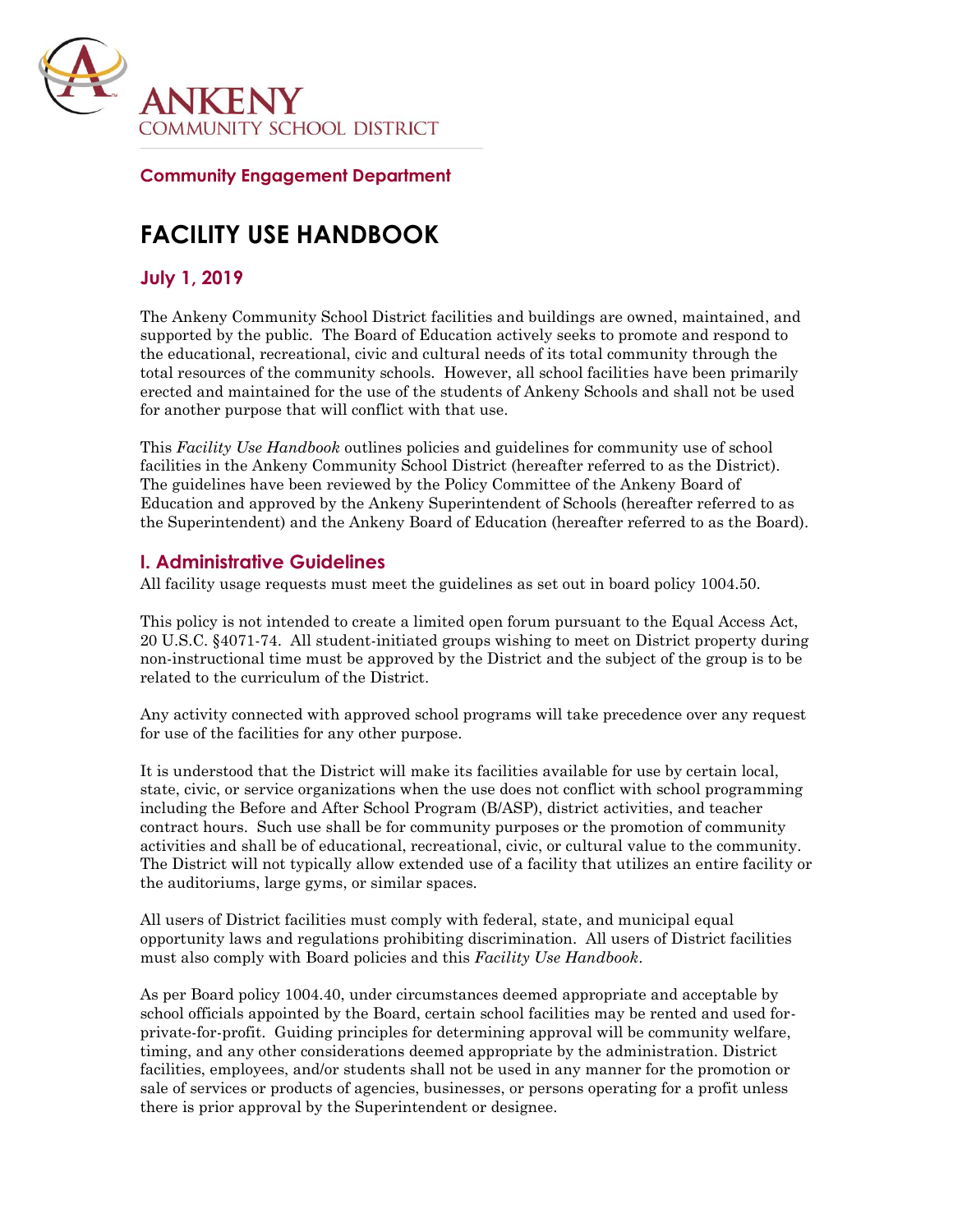Approval of a request does not imply the endorsement or sponsorship by the Administration, the Board, or the District.

District, local, or resident is defined by school boundaries.

# **II. Administrative Rules for Community**

As per Board Policy 1004.50 the Superintendent or designee for board approval shall develop and execute appropriate guidelines for the maximum use of school facilities to enhance a fully coordinated effort between the K-12 program and community use of the facilities.

Any activity connected with approved school programs will take precedence over any other request for use of the facilities for any other purpose.

Organizations interested in using school facilities should make such requests through Community Engagement. Community Engagement will determine the availability and appropriate usage of the facilities. Completion of a Facility Request Form is required.

Community Engagement will schedule District spaces as needed with appropriate District personnel and community users to coordinate use of District facilities. The extent of supervision needed by outside groups renting school facilities will rest solely with Community Engagement.

Permission granted for facility usage by Community Engagement shall be made in writing through the signing of a contract with the representative who holds the insurance for the group or individual making the request.

It is the responsibility of those requesting usage of school facilities to know the contents of this *Facility Use Handbook* and be aware of all guidelines for usage as well as specific guidelines set forth by Community Engagement.

Two copies of the signed contract shall be required, one for Community Engagement and the other to be retained by the requestor. The District reserves the right to deny, move, cancel, or postpone any activity, due to conflict, disregard of policies or other circumstances. If approval has been given to a group to use facilities and it is later determined that the facilities are not available, notice of cancellation shall be given to the applicant as soon as possible with reasons for the cancellation. District administrators, the designated building supervisor, or the custodian on duty have the right to terminate any activity at any time if, in his/her judgment, there are violations of Board policies and rules, or state, federal, or municipal laws, or if the activity is deemed to be hazardous to people, buildings, or equipment.

No school personnel shall accept gratuities from organizations that utilize school facilities.

Requests for the following school year will be accepted beginning September 1 and processed in the order they were received after District events, Boosters, and Ankeny Parks and Recreation requests have been made. \*September only events may book beginning August 1.

### **Other Administrative Guidelines**

All District facilities will be closed and not available for use on legal and District holidays observed by District Staff. If a holiday falls on a Saturday, the District observance of that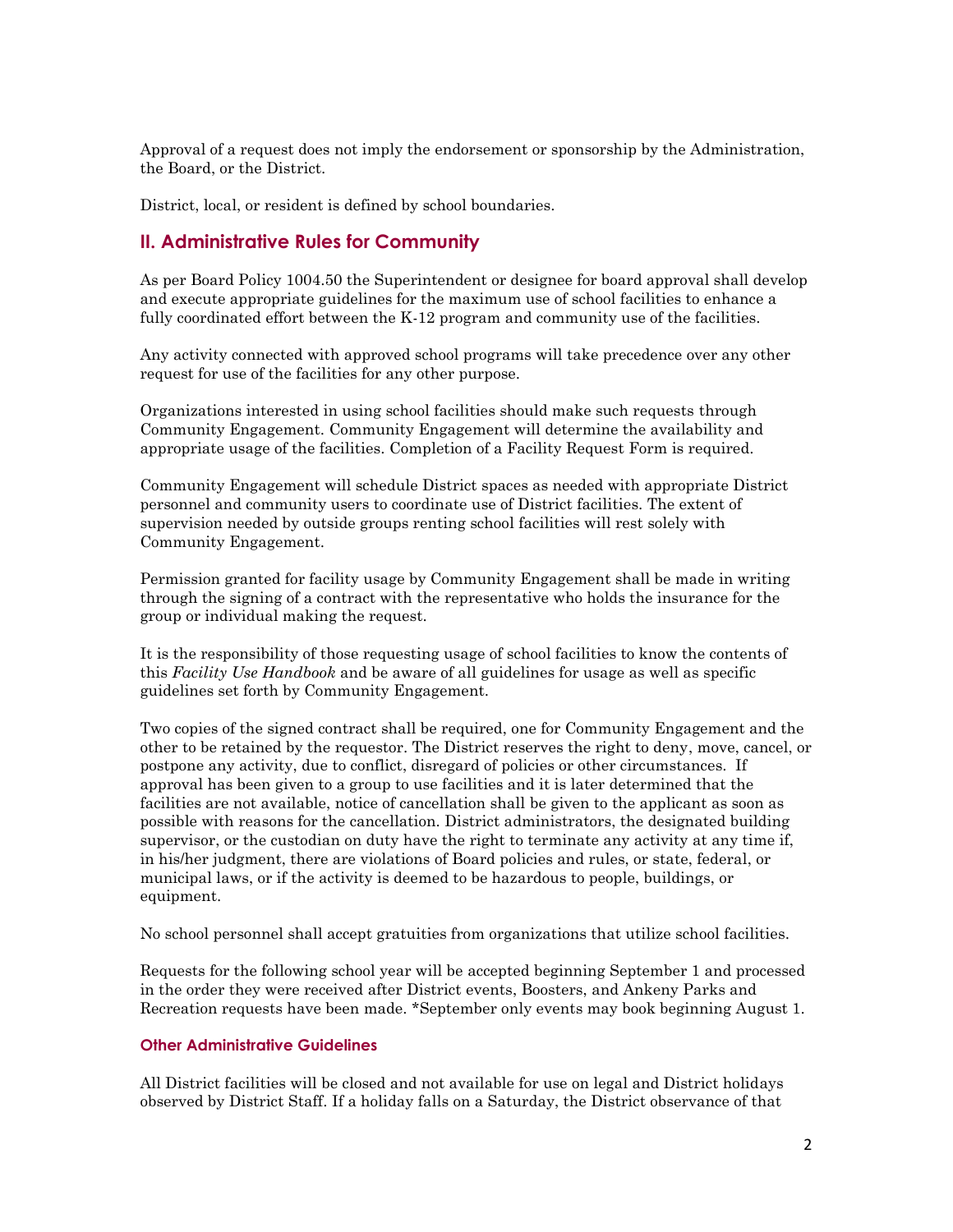holiday will be on the preceding Friday. If a holiday falls on a Sunday, the following Monday will be a day of observance. The following is a list of the legal holiday observed by the Ankeny School District on which all facilities will be closed. Memorial Day, July 4th, Labor Day, Thanksgiving Day, the Friday immediately following Thanksgiving Day, Christmas Eve Day, Christmas Day, New Year's Eve Day, and New Year's Day. Exceptions may be made by the Superintendent or designee for renters with long-term contracts in place provided a custodial hire is available.

Occasionally facilities are not available outside of school hours due to major cleaning, repair projects, custodial availability, and preparation for the upcoming school year. This includes the full month of August, spring break, and winter break.

The District requires at least a two-week notice on all requests and reserves the right to deny, move, cancel, or postpone any activity, including school and school-related activities, due to conflict, disregard of policies, or other circumstances.

### **User Group Classifications**

Groups using the facilities will be classified as Class 1, 2, 3, 4, or 5 with District and Districtrelated organizations having the highest priority after the development of the annual master calendar. District Administration and/or designee will determine the classification of each group requesting use of a facility.

The classification of the group or organization is determined by its status, purpose, and activity. Examples of primary users in each classification have been listed. However, this is not intended to be an all-inclusive list. Dependent upon the use, adjustments may be made as to the class within which a group or organization may fall.

Community Engagement reserves the right to request an audited financial statement or roster from a group to assist in determining the appropriate classification.

Ankeny Community School District facilities are not intended to be a location for-profit making enterprises.

### **SCHOOL DISTRICT EVENTS HAVE PRIORITY - No fees**

School-sponsored activities for students (e.g., Before and After School Program, clubs, athletics)

School-sponsored activities for parents (e.g. plays, open houses)

School and district-sponsored activities for District staff (e.g. training sessions, wellness)

Community Engagement activities (e.g. youth and adult enrichment courses/camps, and events or activities organized through the Community Engagement Department.)

### **CLASS 1 – No fees (a charge for personnel may be assessed)**

### **DISTRICT-RELATED ORGANIZATIONS**

 School-related groups and organizations (e.g. Alumni Association, Backpack Buddies, Booster Clubs, Community Engagement Advisory Council, Dollars for Scholars, Project Fresh Start, PTO)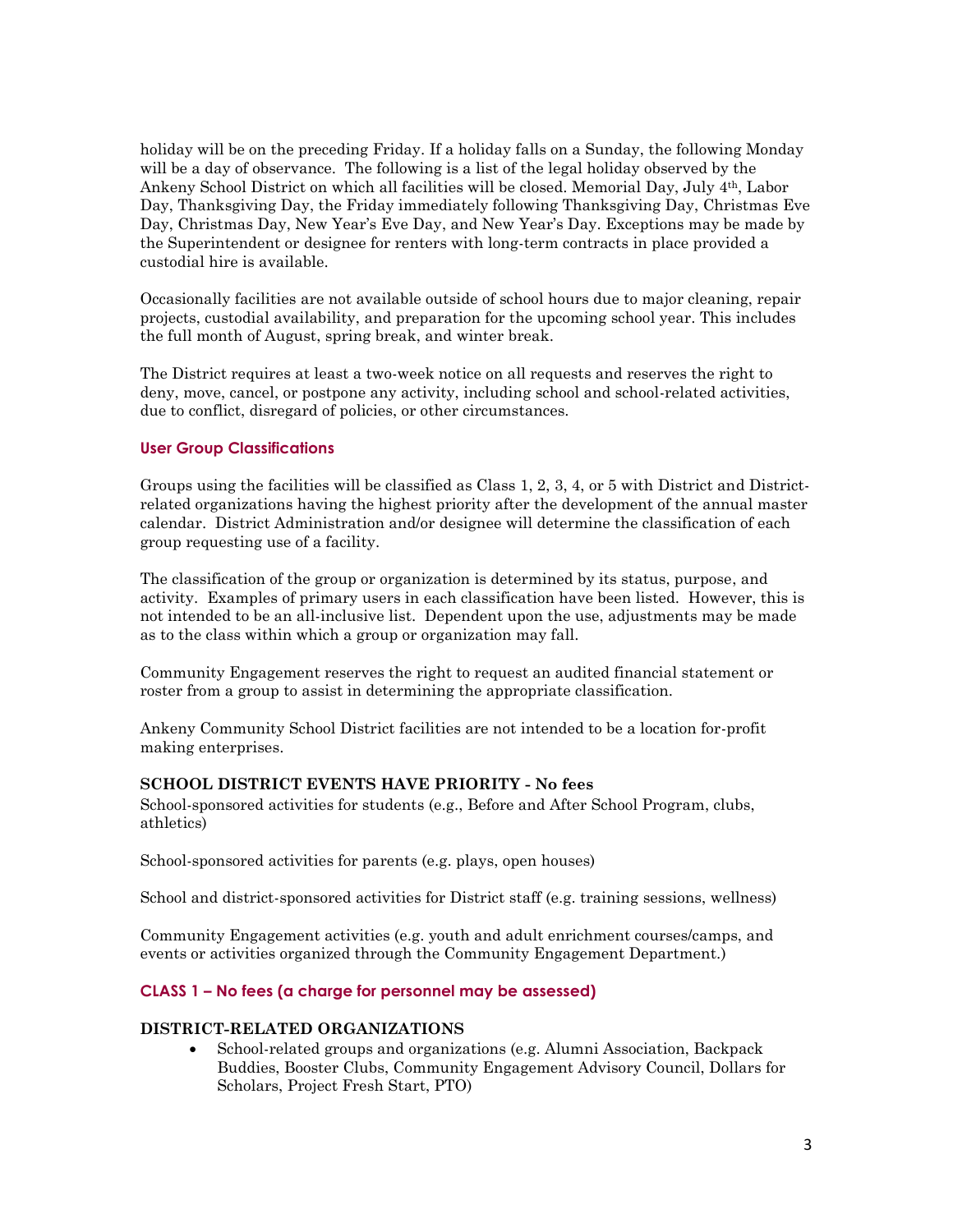### **OTHER**

- Single event usage by City of Ankeny or Polk County governmental units. District personnel hire, facility damage, and an event that does not meet the above criteria may be assessed a fee at the discretion of Community Engagement.
- Ankeny Chamber of Commerce meetings
- Requests for local, state, and national election or caucuses. District personnel or security hire, as well as, facility damage may be assessed a fee at the discretion of Community Engagement.
- Community, social, civic, or service organizations sponsoring money-making activities with all proceeds going directly to the Ankeny Community School District.
- Youth organization meetings involving District residents belonging to non-profit, chartered youth groups. Such groups are described in Class 2.

### **CLASS 2 - (a charge for personnel may be assessed)**

#### **PUBLIC AGENCIES/GROUPS**

- Ankeny Area Chamber of Commerce
- Civic and community organizations
- Youth organizations and/or developmental youth teams: (e.g. practices, training, tryouts, tournaments, banquet, special events) involving District residents belonging to non-profit, chartered youth groups, or organizations sponsoring youth activities during the regular program season or year. Such groups would include the following:

| Ankeny Jr. Football Club      | Camp Fire Girls                 |
|-------------------------------|---------------------------------|
| Ankeny Jr. Wrestling Club     | 4-H                             |
| Ankeny Volleyball Association | Softball/Baseball Little League |
| Boy/Girl Scouts               | ACHS & AHS Basketball Club      |

### **EDUCATIONAL INSTITUTIONS**

The cost to educational institutions may depend upon institution's charge to students per credit hour and/or cost to participants. Class 4 fees may apply.

Heartland Area Education Agency 11

Des Moines Area Community College

Public universities (e.g., Iowa State University, University of Iowa, University of Northern Iowa)

Private higher educational institutions (e.g. Grandview University, Drake University, Simpson College)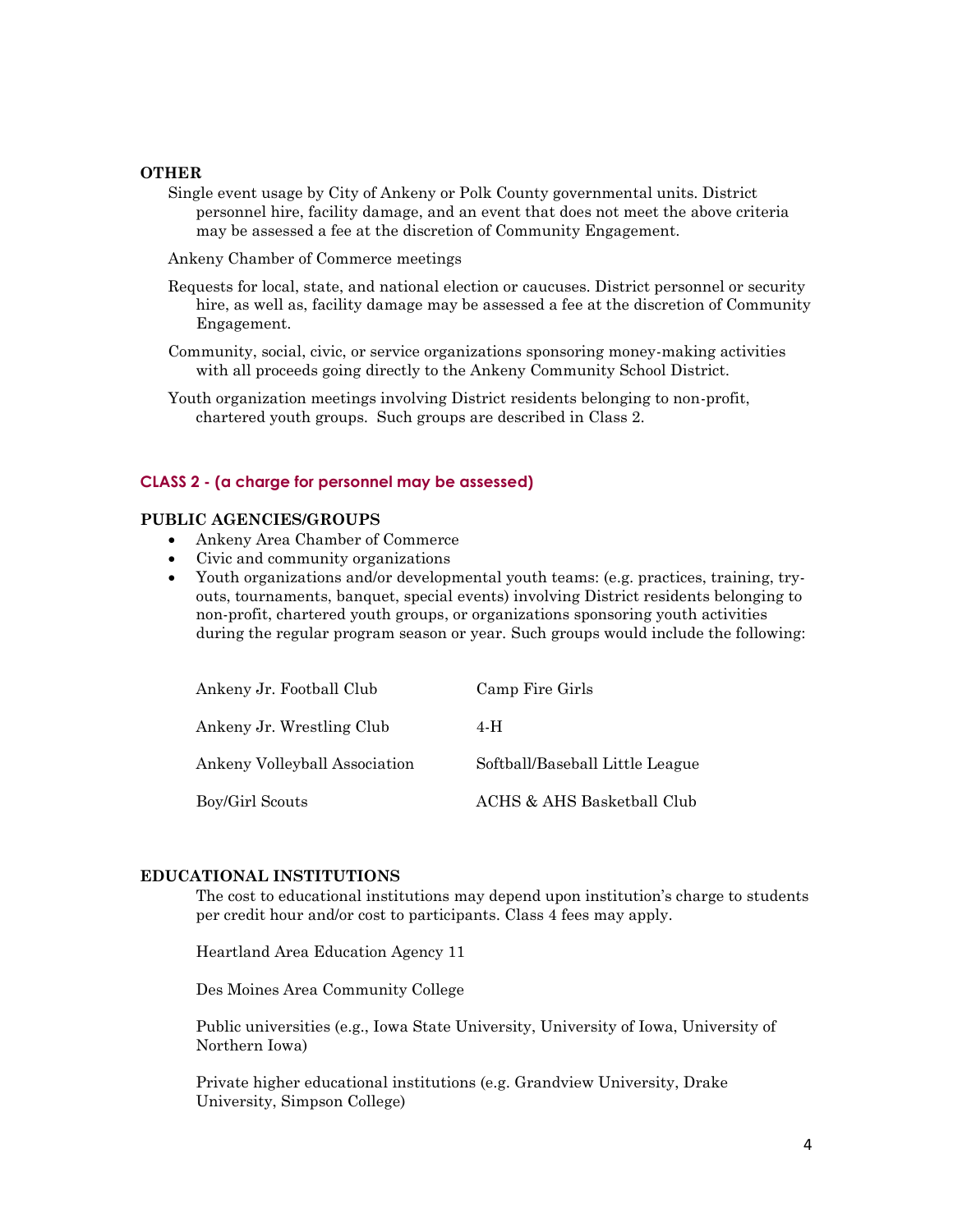### **CLASS 3 – NON-PROFIT/PRIVATE INTEREST GROUPS**

- Class 3 includes Ankeny area businesses located within the boundaries of the District who are conducting non-profit events.
- District resident non-profit groups will be considered Class 3 if activities are open to the public and no admission or entry fee is charged. For purposes of determining non-profit organizations, a tax-exempt identification number, 501(c)(3) documentation, and/or an annual organizational or event budget may be requested.
- Non-profit, private interest groups who use expenses to cover actual costs only, and do not pay staff or volunteers are considered Class 3. If the activity does not meet the criteria, it will be placed in Class 4.

### **Examples**

- o Local businesses conducting not-for-profit events for which there is no charge to participants (e.g. businesses conducting training for their own employees)
- o Non-profit in-District groups using the facilities for private purposes
- o Private parties (e.g. wedding receptions, family or company picnics, birthday parties, graduation parties)
- o Religious services, religious classes and activities

### **CLASS 4 NON-RESIDENT and RESIDENT groups/organizations request for a private for-profit, non-routine, fundraising, or unusual**

District adult or youth groups that do not have a preponderance of ACSD residents/local or ACSD open enrolled students as participants. (Rosters may be required and be submitted prior to the first usage.)

Businesses located outside the District

- State or national organizations hosting workshops and/or conferences
- Meetings that are commercial in nature including soliciting, transacting financial business or enlisting potential customers for later sales contact, etc.
- Businesses, private interest groups, individuals conducting activities for which a fee or admission is charged, entry fee, or items are sold.
- Groups or businesses holding non-gate fee events for which the participant directly or indirectly are charged a fee (e.g. rehearsals, ceremonies, performances)

### **CLASS 5 Partnering Programs, Repeated Use, and Long-Term Lease Agreements**

- Rooms that are leased in the Neveln Building
- By agreement, the City of Ankeny as specified in our resolution agreement.

### **III. FEES**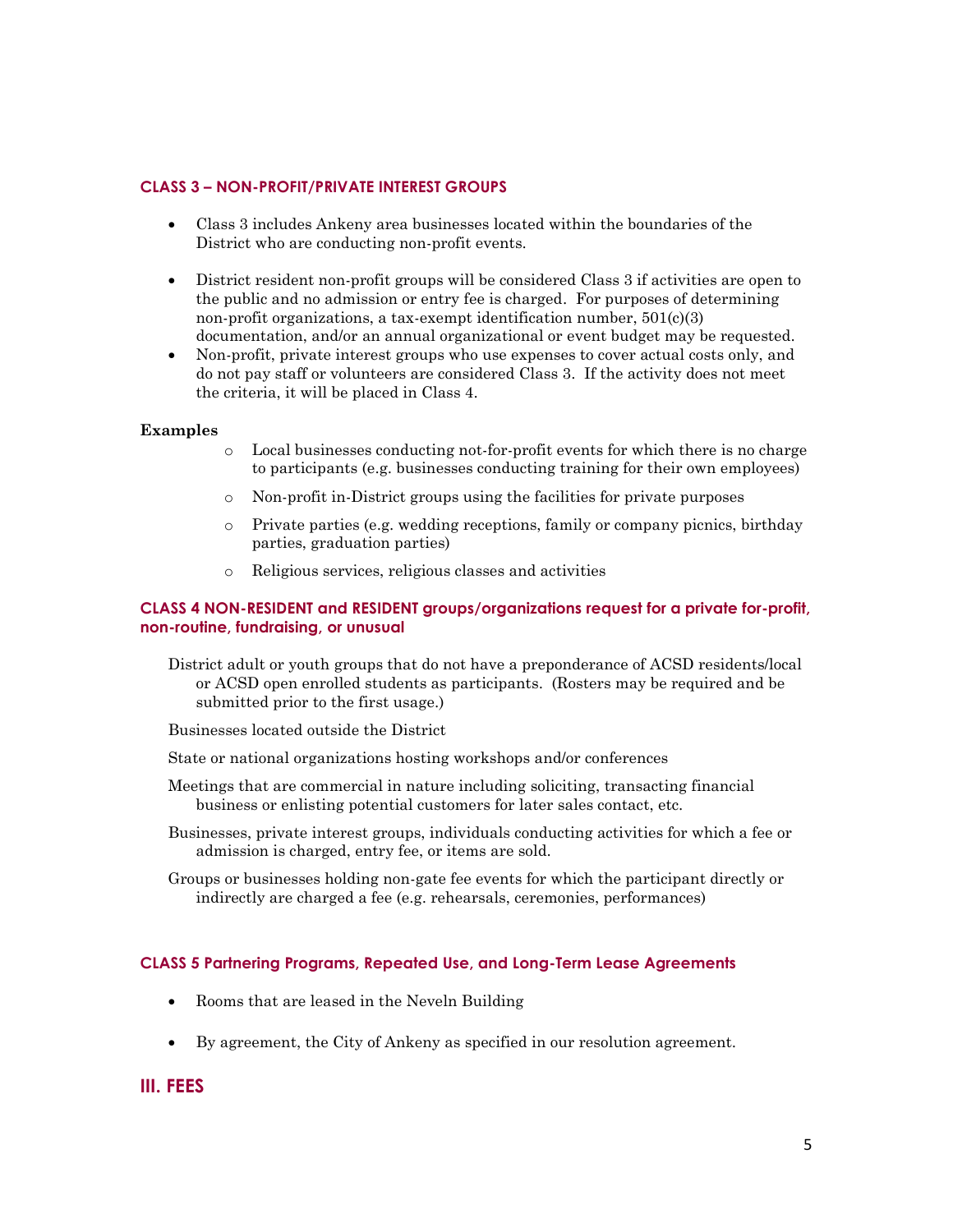The Superintendent or designee will prepare a schedule of fees for the rental of school facilities. This schedule shall be reviewed and approved annually and approved by the Board.

Community Engagement will determine the appropriate charges for the use of District facilities based on the current fee schedule and classification.

When necessary, additional fees may include such things as cleaning fees, cancellation charges, replacement or repair for damage or theft or other pertinent administrative costs. The District reserves the right to require police supervision and/or security hire at any event as deemed necessary by the administration or Community Engagement. The cost of the police supervision and/or security will be paid by the renting/reserving groups. Fees for facility rentals must be paid in advance unless other arrangements have been made. Costs for personnel fees (i.e. custodian, security, etc.) will be billed after the event.

In the case of damage caused by a group, future rentals may require a larger deposit or the group may be banned from renting district space. A deposit is required from renters at the time of contract signing. The deposit and signed contract is the confirmation that space is reserved for the renter.

On occasion, a fee may be waived or reduced at the sole discretion of the Superintendent or designee. (Class 4)

Other considerations for fees:

- 1. Class 4 rates are 40% higher than Class 3.
- 2. Non-profit groups that charge (e.g. admission, entry fee, or fundraising) even with proof of non-profit status and a tax-exempt identification number may be charged Class 4 rates.
- 3. All groups must cover all personnel costs involved before, during, and after the event. This may include costs for building supervisors, security, custodians, and technicians.
	- a. If groups are considered non-profit they are still required to pay personnel costs and they may be asked to cover direct costs of usage (e.g. electricity, water, air conditioning, heat, supplies.)

### **IV. APPLICATION PROCESS**

A person requesting use of District facilities will complete an online request form which requires the necessary information to process the request. Request for facility usage by the community must be done through the Community Engagement Department.

Upon receipt of the request form, Community Engagement will acknowledge the date received and determine classification. The request will be processed in the order in which it was received. District scheduling for the upcoming school year will take precedence. Beginning September 1, requesters may fill out facility request forms for September 1 – July 31. \*September only events may book beginning August 1.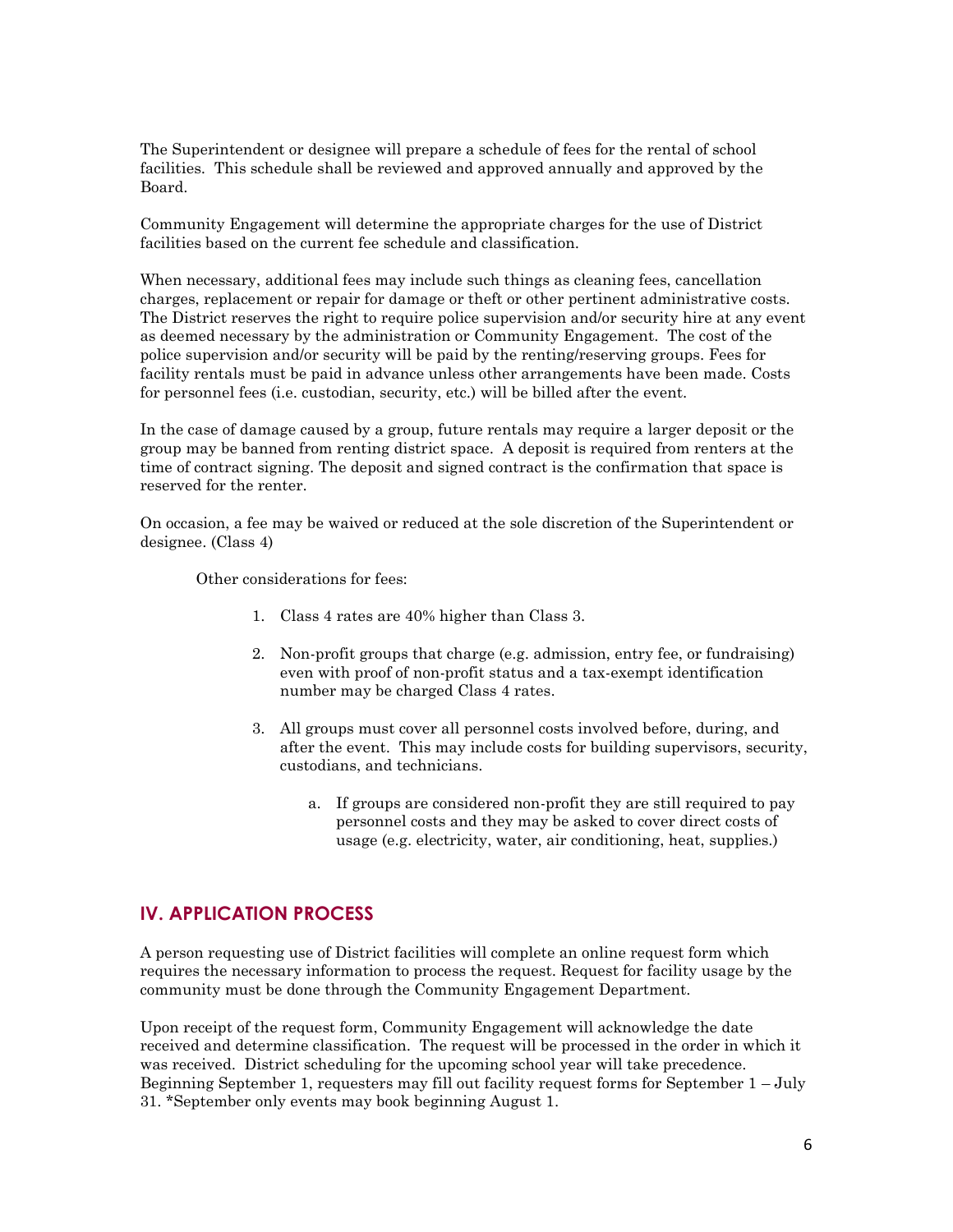Facilities, with the exception of Neveln, are not rented during the full month of August**.**  Exceptions may be made by the Superintendent or designee.

The facility use request will be reviewed to;

- A. determine the requester's classification
- B. determine availability and appropriateness of facility to meet the request (including personnel if applicable)
- C. determine the estimated cost of requested facilities and personnel needed
- D. determine deposit and payment

When the above has been determined, the request will be scheduled and a contract will be issued. Before building access is issued by Community Engagement, the person responsible on the contract will have his/her driver's license scanned through the Raptor system, appropriate documents will be filed with Community Engagement and the deposit and facility rental cost will be paid. In certain cases, total payment is required. The renter will adhere and guarantees that all attendees follow school board policy, this *Facility Use Handbook,* and comply with federal, state, and municipal opportunity laws and regulations that prohibit discrimination.

# **V. INSURANCE COVERAGE**

The District requires a signed contract and hold harmless agreement from all requesters. The renter shall be liable for any and all loss, damage or injuries sustained by any person that arise out of the negligence of the renter. All community groups are responsible for their own insurance coverage and the District requires a certificate of insurance as evidence of this coverage to be written as follows:

1. Liability Insurance

Commercial general liability insurance covering the premises and operations of the rental while using ACSD facilities shall be written at a company acceptable to the District and admitted to do business in the State of Iowa. This insurance shall cover bodily injury, property damage, and personal injury and shall be written with combined single limits as shown below.

| General Aggregate Limit                         | \$2,000,000 |
|-------------------------------------------------|-------------|
| Products – Completed Operations Aggregate Limit | \$2,000,000 |
| Personal and Advertising Injury                 | \$2,000,000 |
| Each Occurrence Limit                           | \$2,000,000 |
| Fire Damage Limit (for one fire)                | \$100,000   |
| Medical Expense (any one person)                | \$5,000     |

2. Workers' Compensation

If the renter has employees who will be working on or about one of the ACSD facilities, then the evidence of insurance provided by the renter should also show the following: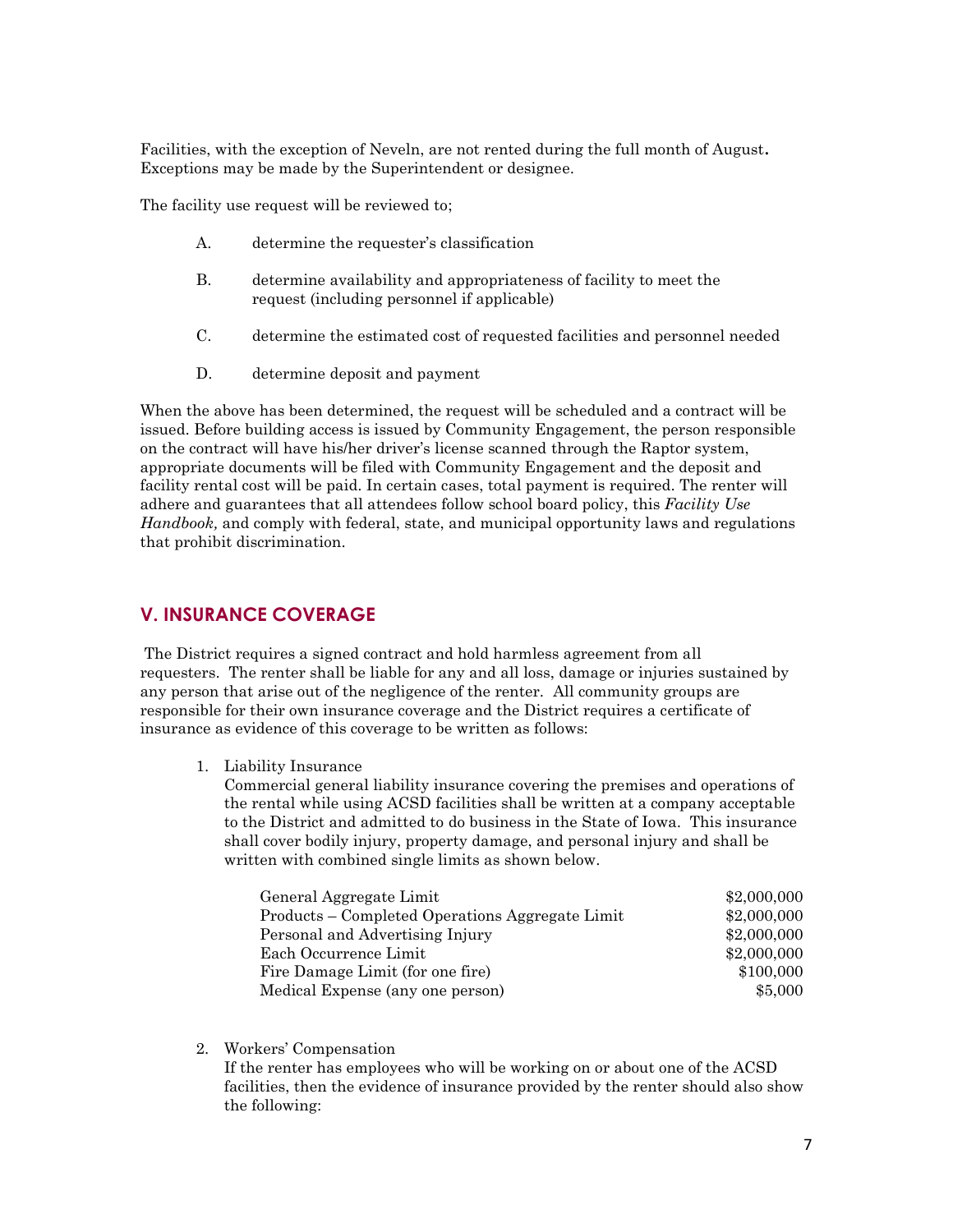Workers' Compensation & Employers Liability Insurance as prescribed by Iowa law with the minimum limits shown below:

| $a_{\cdot}$ | Iowa Benefits                            | Statutory      |
|-------------|------------------------------------------|----------------|
| $h_{-}$     | <b>Employers Liability</b>               |                |
|             | Bodily injury by accident                | \$500,000/each |
|             | Bodily injury by disease                 | \$500,000      |
|             | Bodily injury by disease (each employee) | \$500,000      |

The workers' compensation insurance shown above, if required, shall include a waiver of subrogation clause in favor of the ACSD.

# **VI. NOTIFICATION OF CHANGE/CANCELLATION**

The requester is responsible for notifying Community Engagement when his/her group wants to change or cancel a confirmed request or the group is not using the facility at the scheduled time. Cancellation requests are due to Community Engagement two weeks prior to the scheduled time of use. Failure to make the proper notification will result in a 20% cancellation fee or a minimum of \$25.

# **VII. BILLING/PAYMENT PROCEDURES**

Usage and personnel fees for all events will appear on the contractual agreement. Personnel fees may be billed after to the event. Fees for facility rentals and usage must be paid in advance unless other arrangements have been made, cost for personnel fees (i.e. custodian, security, etc.) will be billed after the event.

### **VIII. SUPERVISION**

The user group representative is responsible for the behavior of its members. Each group must designate one person (group representative) who serves as a group contact person with Community Engagement. The group representative is responsible for communicating usage procedures and other communication to the group members and for ensuring that group members understand and follow District guidelines.

In addition to the user group representative, Community Engagement may assign a professional security person to oversee the usage of the building. Supervision of the use of facilities will be accomplished by appropriate personnel as determined by the Superintendent or designee. Personnel costs associated with facility use will be the responsibility of the group using those facilities. These costs may include supervisory personnel, custodial services, and other district personnel that are needed by the group. If personnel are not available to cover a request the request may be denied.

The District reserves the right to require police supervision at any event as deemed necessary by the District. The requestor will pay for this police supervision.

Building supervisors, hired by Ankeny Parks and Recreation from September to April, supervise the use of facilities and will serve as a resource person for group representatives.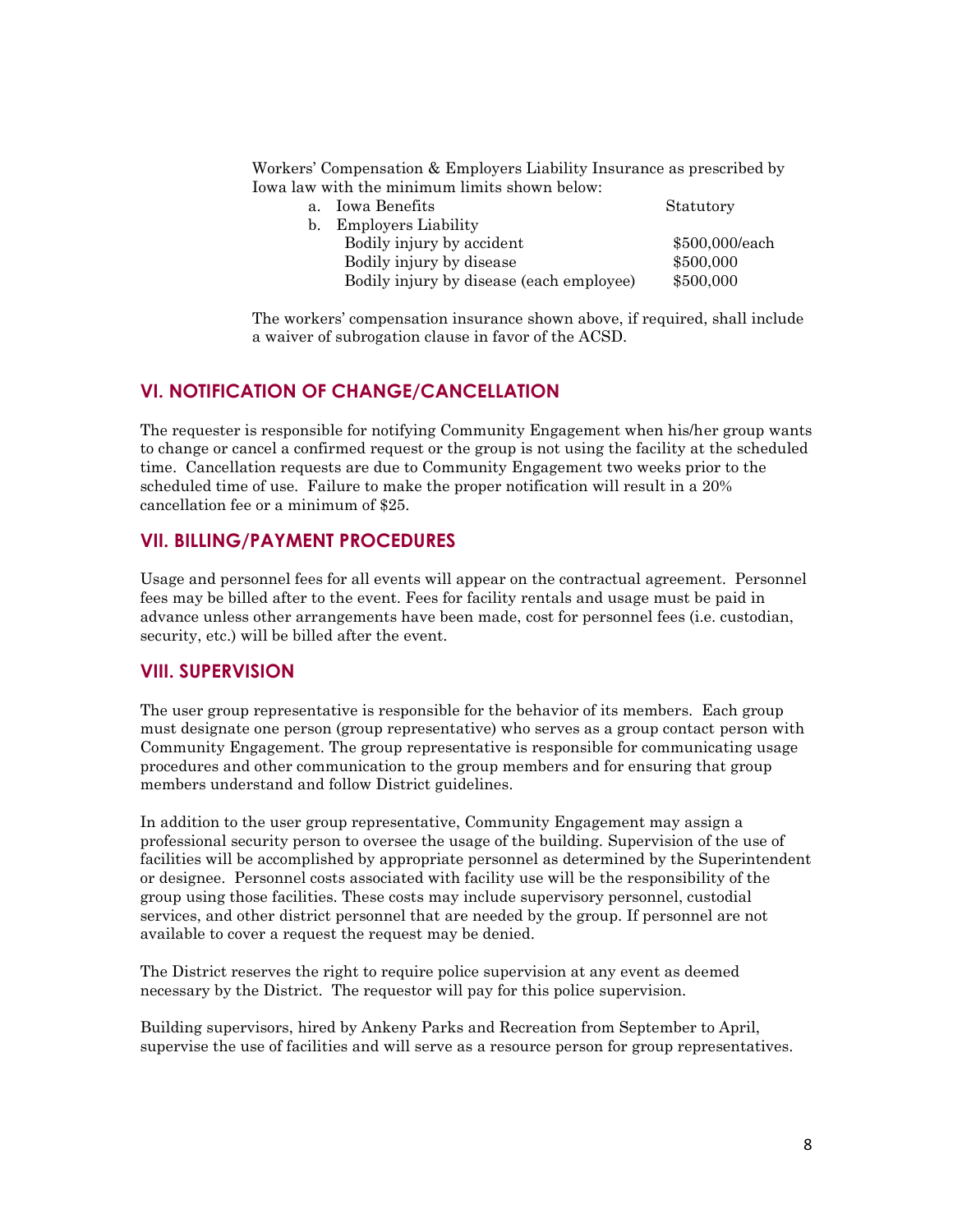# **IX. OVERNIGHT USE**

Overnight stays by community groups are not permitted by the District. Exceptions may be made by Superintendent or designee.

# **X. SEATING CAPACITY**

The maximum number of people permitted in any school facility shall be restricted to the seating capacity indicated appropriate by the fire marshal.

# **XI. FOOD, BEVERAGES, AND SMOKING**

Food and beverages are permitted in designated areas only. No red punch allowed. Request to have food and/or appropriate beverages must have prior approval.

Due to peanut allergies, ACSD requests that items with peanuts are not brought into the facilities.

"Possessing, using, sale or distribution, or being under the influence of any alcoholic beverage, controlled substance, look-alike, or substitute, or any substance represented to be an alcoholic beverage or a controlled substance (other than medication prescribed by the individual's physician) is strictly prohibited while on any school property or under school supervision." Reference Board Policy 406.00

"District facilities and grounds, including school vehicles, are off limits for tobacco use, including the use of nicotine products that are not FDA (Federal Drug Administration) approved for tobacco cessation. This requirement extends to students, employees, and visitors. This policy applies at all times, including District-sponsored and non-Districtsponsored events." Reference Board Policy 902.10

# **XII. EMERGENCY PROCEDURES**

"The Superintendent shall have the authority to close or delay the opening of schools because of extreme weather or other emergency conditions for the length of time the emergency exists. He/ She shall make provisions to publicly announce such closings or delayed opening via available mass communication media as soon as possible after the decision."

Weather-related closings/cancellations

A. If school is canceled and/or closed for the day, all community use of the buildings is canceled.

B. If evening activities are canceled, all community use of the buildings will be canceled.

School closings and cancellations will be posted on media outlets. The user is responsible for coordinating all notification of postponements or cancellations to his/her group. If snow or ice removal is needed after school has been dismissed for the day (or for the previous school day), then the user is responsible for preparing clean, safe access for evening or weekend usage. The District reserves the right to cancel/postpone events based on inclement weather and ability to safely access the facility. The community shall follow District procedures for fire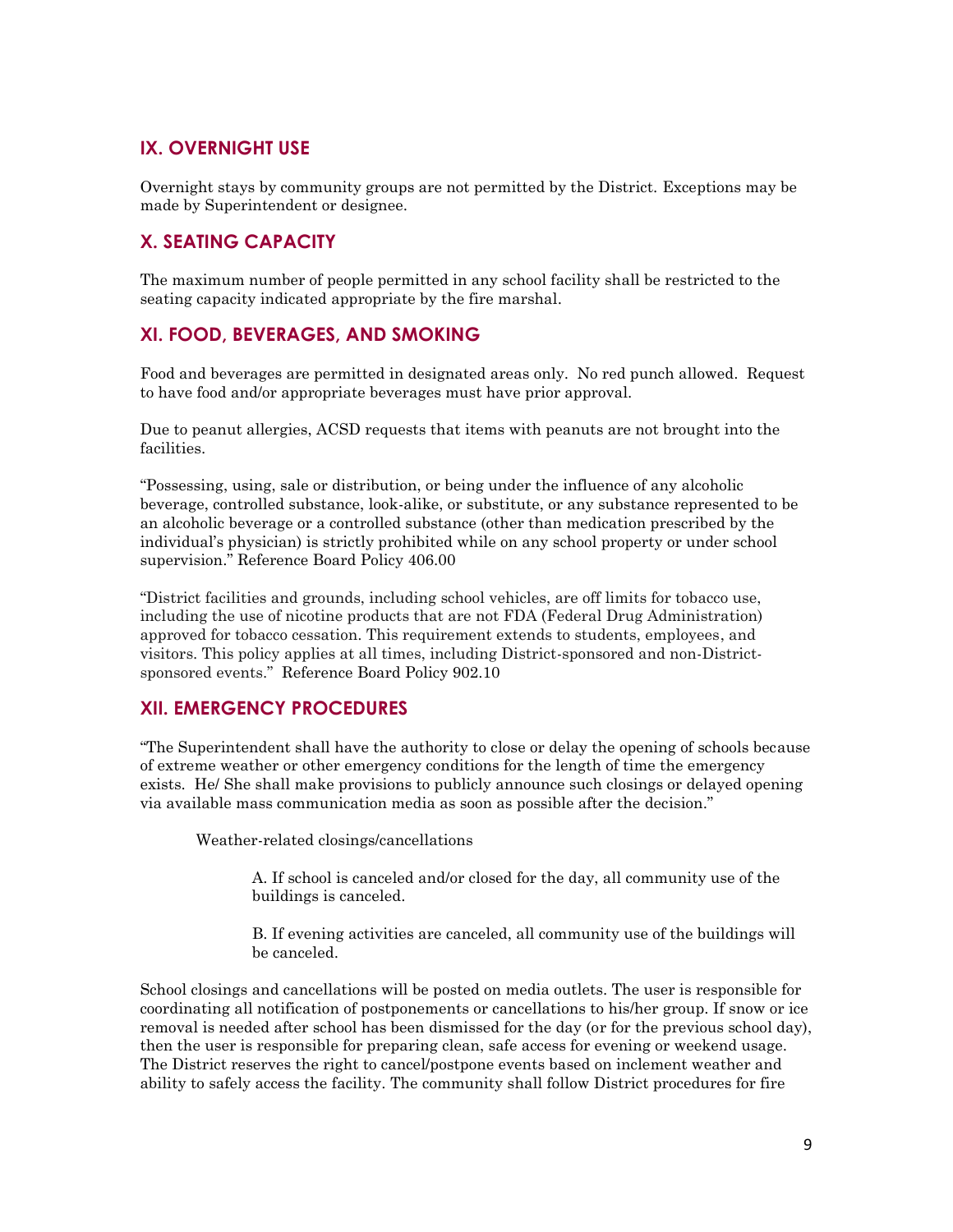and tornado posted on building walls. The District reserves the right to conduct fire and tornado drills in all facilities without notice to participants.

### **XIII. DAMAGES AND MAINTENANCE**

Entities that use District spaces must leave the building in the same condition it was in prior to its use. Inappropriate use of District facilities may result in additional fees or the inability of the entity to use District facilities in the future. Reference Board Policy l004.5

It is possible that criminal charges may be filed against the offender.

If the individual offender is not known, the group/requester is liable for damage costs.

If the group refuses to make payment, the group will not be allowed to use District facilities again.

If damage or theft is not reported by the group, an administrative fee will be charged to the group for the labor involved in tracking the responsible group. This charge is in addition to the cost for replacement/repair and any labor costs incurred.

An extra damage deposit may be required if the group has the potential to incur excessive wear and/or cause excessive damage to the facility.

Photographs should be taken by District staff of any damages resulting from the use of a building and notations made detailing the date, time, location and the amount of repair. The building administrator and maintenance department should be notified.

### **XIV. SPECIAL FACILITIES, AREAS, AND EQUIPMENT**

Nothing shall be glued, pinned, taped, tacked, nailed, stapled, hung on etc. to the interior/exterior of the building or equipment. Community Engagement must pre-approve any area requested for the use of quick release painters tape.

### **A. AUDITORIUMS**

The District auditorium may be used for purposes and activities appropriate to the facility. Groups requesting use of an auditorium will need to list in detail their limited equipment requests for auditorium use. Stage space may not be available during the school year. District or approved personnel are required to operate all audio/visual equipment and the cost of such personnel will be at the user's expense. All auditorium requests must be received one month in advance. District personnel hire (custodial) is required. Security may be hired as well.

#### **B. CLASSROOMS**

Classrooms in elementary and secondary schools, on rare occasions, may be scheduled for use by the public for purposes and activities appropriate to the facility. Teachers will be notified by appropriate building personnel prior to community use to ensure storage of materials. Users will be expected to respect teachers' and students' belongings as well as the District's equipment, supplies, and materials. Users also will be expected to leave the classroom in the same, or better condition than they found it.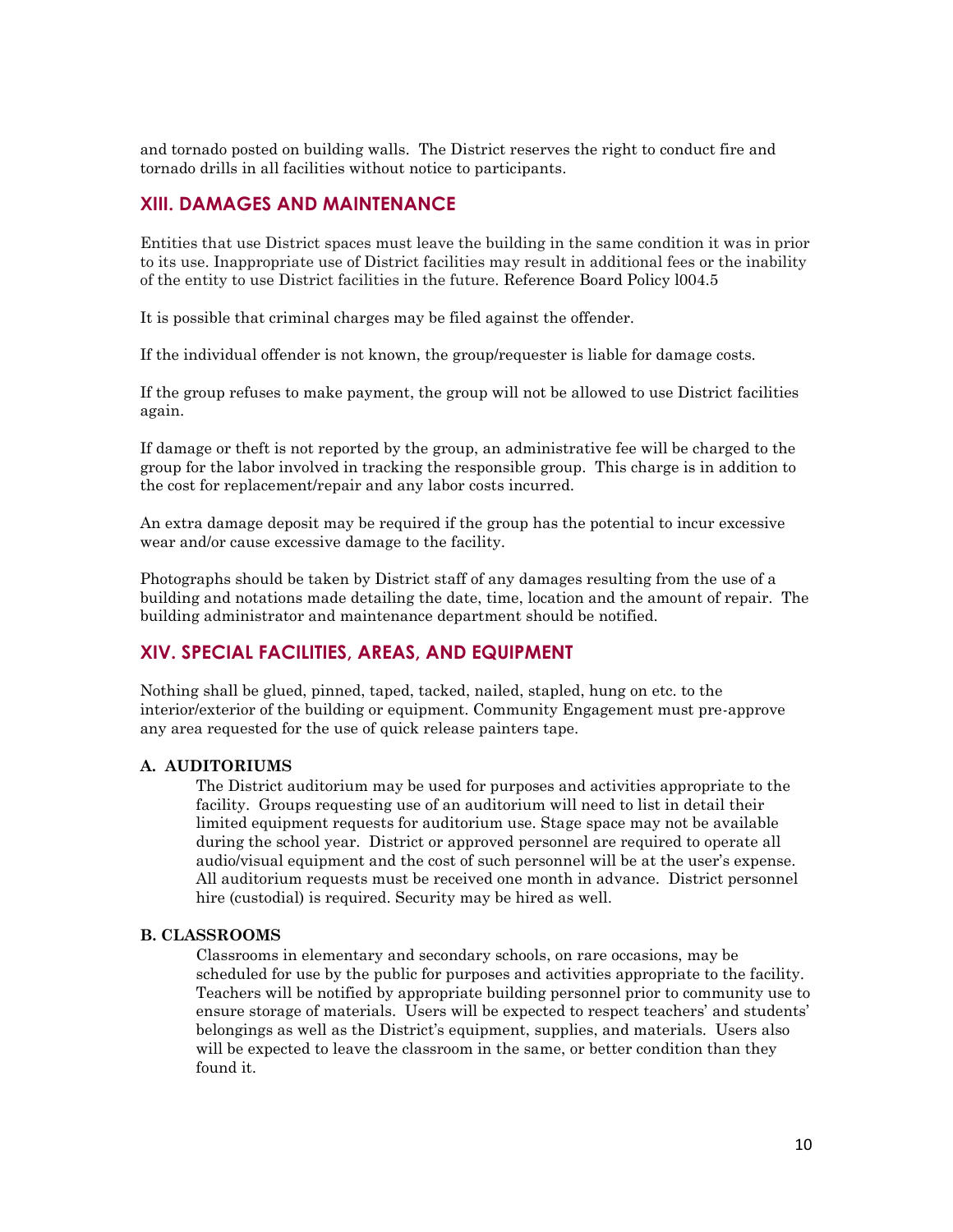### **C. COMPETITION**

Varsity competition spaces (e.g. softball/baseball fields, football) are not available for rental.

### **D. GREEN SPACES**

Green spaces become community spaces after school hours and on weekends when there aren't District events. These spaces may be used on a first come, first served basis with the understanding that District mowers and the Before and After School Program have the right of way and can move groups at their discretion. There are no reservations or renting of green spaces through the Community Engagement Department.

### **E. COMPUTER & SCIENCE LABS**

Computer and science labs are not available for rental.

### **F. GYMNASIUMS**

With Community Engagement's approval, District gym space is available after K-12 student/teacher hours and the Before and After School Program. A cooperative agreement between the City of Ankeny and the District allows Ankeny Parks and Recreation to schedule gym space from September-April.

Non-marking gym shoes are required for participants in all sports and games. Group members not wearing proper shoes may be charged for the professional cleaning or refinishing of the gym floor. This includes no street shoes, no tap shoes, no shoes with cleats or wheels.

No scoreboard use, unless approved by Superintendent or designee.

No food or beverages are allowed in or around the gym, this includes gum chewing.

No bag chairs in gyms.

No slam-dunking or hanging on rims.

No bouncing balls in halls, off walls, or on ceilings.

Indoor balls only: indoor soccer balls, mush balls, tennis balls, whiffle balls, basketballs, volleyballs. No baseballs or softballs. No roller blades.

No batting practice. No pitching machines.

No leaning into volleyball nets.

No climbing or playing on bleachers.

No leaning against movable walls.

No moving of bleachers. Facility staff, Ankeny Parks and Recreation supervisors, or District hires will be responsible for pulling bleachers out for use if previously approved by Community Engagement.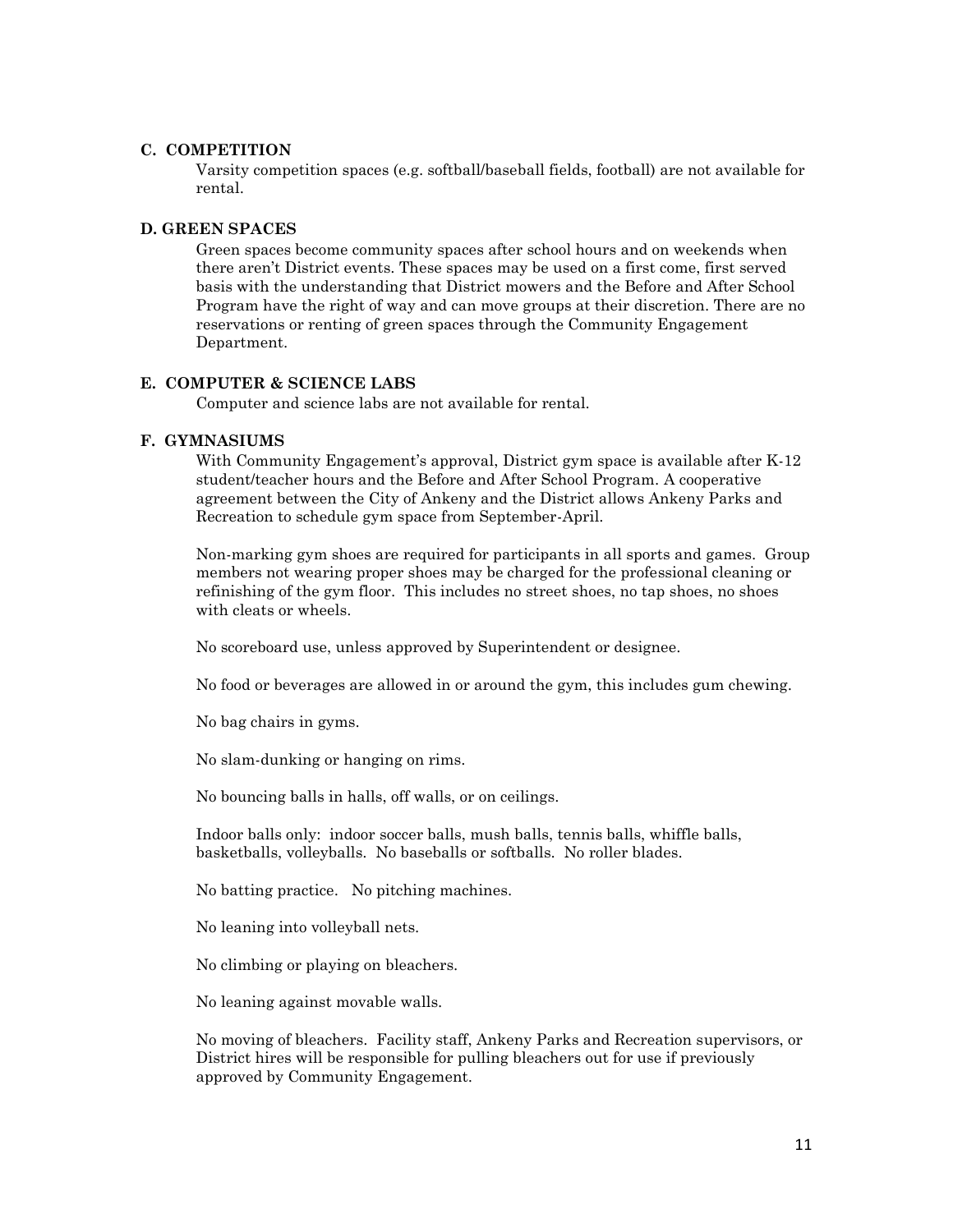No tape or markers on floor or walls.

No propping open doors or windows.

No pushing/pulling chairs, tables, or other equipment across the floors.

No spitting or foul language allowed.

Children are not allowed to roam or play in the halls while their parents or siblings are participating in activities in the gym. Children are to be supervised by adults at all times during gym usage.

Group representatives are to contact Community Engagement concerning special instructions when using the gym with wooden floors if the activities are other than conventional gym play. Baseball events will be scheduled in gyms with non-wooden floors only.

### **G. KITCHENS**

District kitchen space and equipment are not available for rental.

### **H. TURF**

No food or drinks are permitted on turf fields. This includes seeds, nuts, and gum. No tents set up on the turf. Chairs are required to have rubber tips.

### **I. CONCESSION STANDS**

Only on rare occasions will concession stands be available for rental with approval from the Superintendent/designee and the Booster Club. Groups renting concession stands will adhere to what type of product may be sold (e.g. no sunflower seeds, peanuts, apples, bananas, red liquids, items on a stick, gum.) District staff hire may be required.

### **J. MOTORIZED AND NON-MOTORIZED VEHICLES**

"The Superintendent/designee shall designate, by causing signs to be posted, those portions of District property where parking is prohibited. Vehicles parked in violation of such signs shall be subject to being towed at the owner's expense." Reference Board Policy 902.12

No motorized and non-motorized vehicles allowed in facilities (e.g. four-wheeler for set up). This does not include wheelchairs.

### **K. OUTSIDE AREAS**

The use of the football, soccer, baseball, and softball fields tennis courts and running track require the same request process and timeline used in scheduling and confirming use of inside areas through the Community Engagement Department.

Organizations using outside areas will be expected to clean up all trash, papers, cups, or anything littering the fields or areas surrounding the fields.

It is the responsibility of users to know board policy and information as outlined in the Facility Use Handbook. Violations of board policy will result in the District, district security, or city police department enforcing the law and/or guidelines by terminating the organization's right and privileges to use the District's grounds and fields immediately, for a scheduled period of time, or permanently.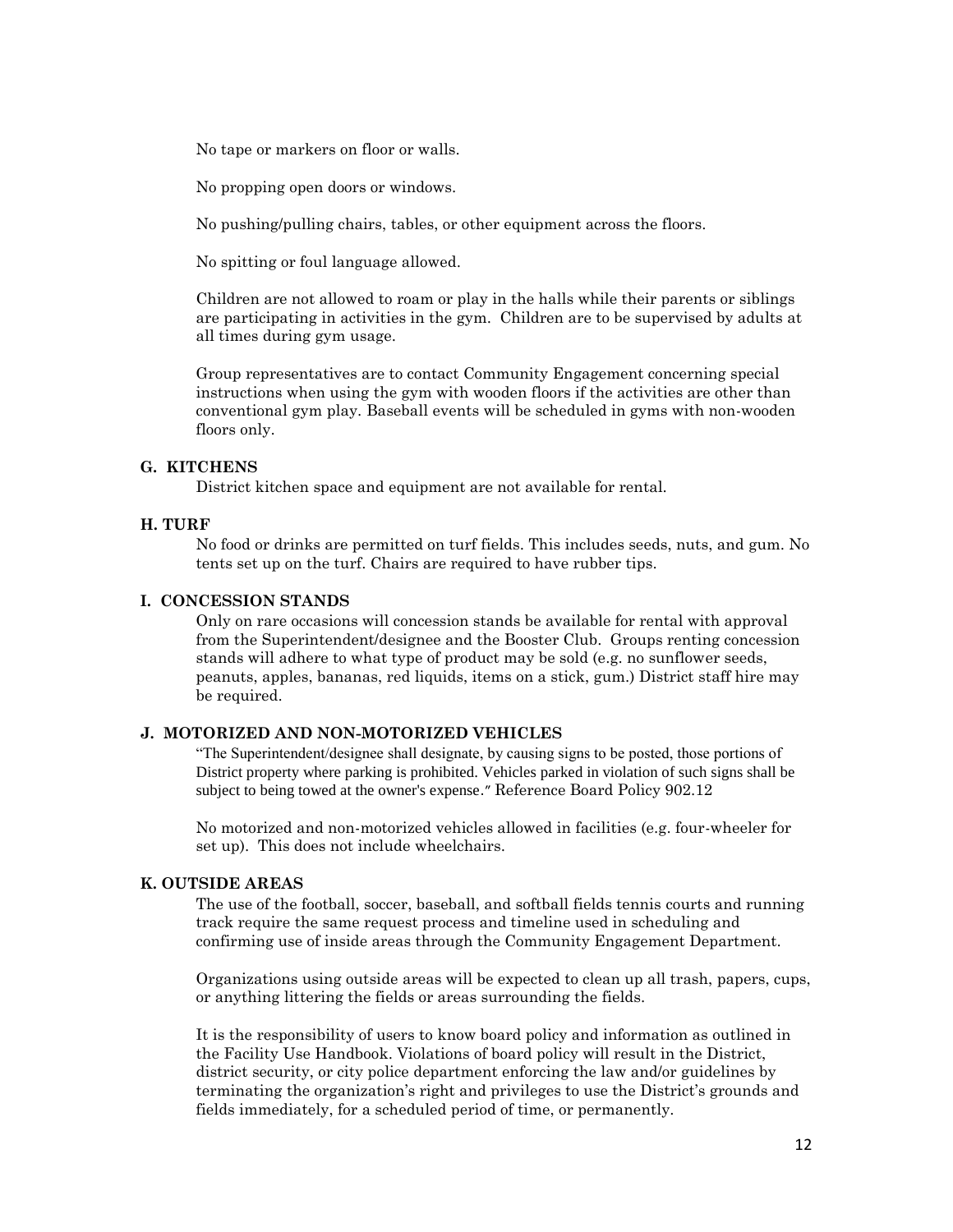The District reserves the right to limit the number of games or teams which may play or practice on District ground and also reserves the right to limit the days and hours of use of grounds.

Ankeny Community School District Activities Directors shall have sole discretion to determine if any reserved outdoor facility is unusable. It shall be the responsibility of the Activities Directors, or his/her designee, to notify Community Engagement if the weather has rendered the outdoor spaces unusable.

The District may require the rotation of certain fields that are not turf for aerating, draining, reseeding, and maintaining, thus removing select fields from use. The maintenance department may fence off fields to prevent use. Violation of fenced off areas will be considered trespassing and Ankeny City Police Department will be notified. Prosecution may be pursued.

Portable restrooms or "Kybos" at the expense of the user and organized by the user may be required for activities and tournaments. Water and electricity may not be available from District sources. Special arrangements must then be made for both. Portable restrooms or "Kybos" must be pre-approved by Community Engagement.

### **L. EQUIPMENT**

Space is rented only. On occasion, building chairs may be requested if there is a custodial hire. On occasion, microphones may be requested for auditorium if there is a District hire. Scoreboards, PA, etc. are not used unless special permission is given from the Superintendent/designee with District hire running the equipment.

### **XV. ANIMALS**

"Live animals will not be allowed in District facilities except under special circumstances and/or curricular purposes. The Principal will have the discretion in these circumstances. Appropriate supervision of animals is required when animals are brought into District facilities.

The person bringing the animal must furnish transportation for the animal. Animals will not be allowed to travel to and from the student's attendance center in District vehicles.

It is the responsibility of the Principal to determine appropriate supervision of animals and the parameters of its stay in the classroom. Service animals are not covered by this policy." Reference Board Policy 606.30

# **XVI. CONDUCT**

"The Board expects that students, employees, and visitors will treat each other with respect, engage in responsible behavior, exercise self-discipline and model fairness, equity, and respect." Reference Board Policy 903.40

### **XVII. WEAPONS**

"District facilities are not an appropriate place for weapons, dangerous objects, and look-a-like." Reference Board Policy 502.13